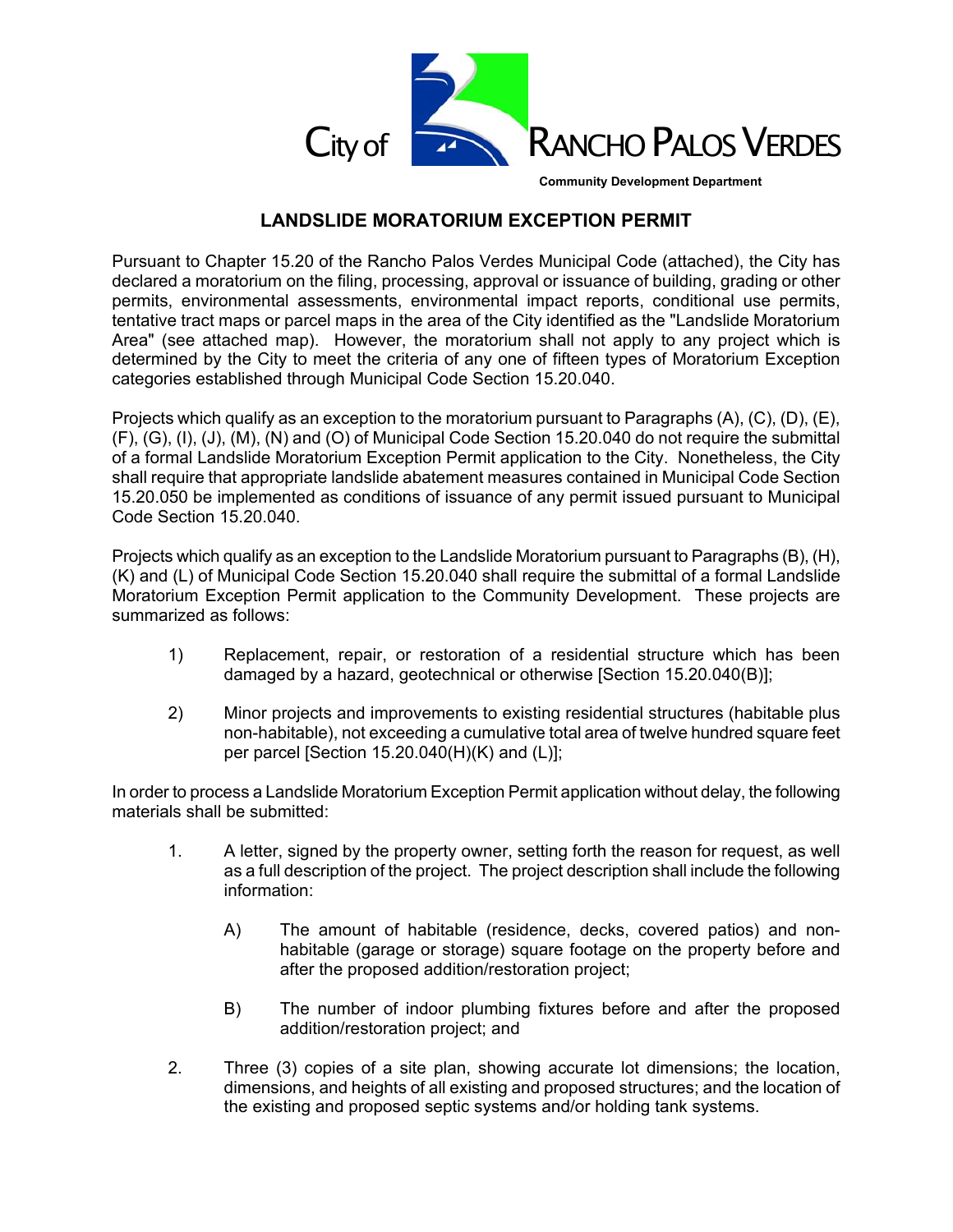3. Information satisfactory to the City's Geotechnical Staff, including, but not limited to, geological, geotechnical, soils, or other reports to demonstrate that the proposed project will not aggravate the existing landslide situation, along with the appropriate filing fee (see Item No. 5) to pay for the City's review of the submitted geotechnical reports/information;

or

With the appropriate filing fee (see item no. 5), a site visit and an initial geologic assessment of the proposed project by the City's Geotechnical Staff, and if required by the City as a result of the initial site visit, information satisfactory to the City's Geotechnical Staff, including, but not limited to, geological, geotechnical, soils, or other reports to demonstrate that the proposed project will not aggravate the existing landslide situation.

- 4. If remedial grading is proposed, a grading plan showing the topography of the lot and all areas of project cut and fill, including a breakdown of the earthwork quantities.
- 5. A **\$2,186** filing fee (\$2,182 application fee + \$4 processing fee) **and** Geotechnical Review fee as required by Building and Safety, being one of the following categories:
	- \$365 Category 1 covers the review of plans, City files, and a site visit to determine if geotechnical studies will be required;
	- \$1,825 Category 2 covers the geotechnical review of submitted geotechnical reports and one review of supplemental information;
	- \$2,025 Category 3 covers the cost of a site visit, the review of a geotechnical report, and the review of one supplemental report; \$465 Category 4 covers the review of additional re-submitted geotechnical reports;
	- Trust Deposit Category 5 applies to projects not covered by the above fixed fees (subdivisions, bluff top properties, code enforcement, and other special projects) and will be based on time and material basis, as determined by Staff.

Please note that a Landslide Moratorium Exception Permit will not be deemed complete for processing if any of the above listed items are missing or incomplete, including if the applicant fails to demonstrate to the satisfaction of the City's Geotechnical Staff that the proposed project will not aggravate the existing landslide situation.

Should Planning Division approval of a Landslide Moratorium Exception Permit application be granted, the standard conditions of approval contained in Municipal Code Section 15.20.050 shall be made a part of each application approval. These are listed below for ease of reference. Additional conditions which address the particular circumstances of each exception request may be imposed.

 If lot drainage deficiencies are identified by the Director of Public Works, all such deficiencies shall be corrected by the applicant.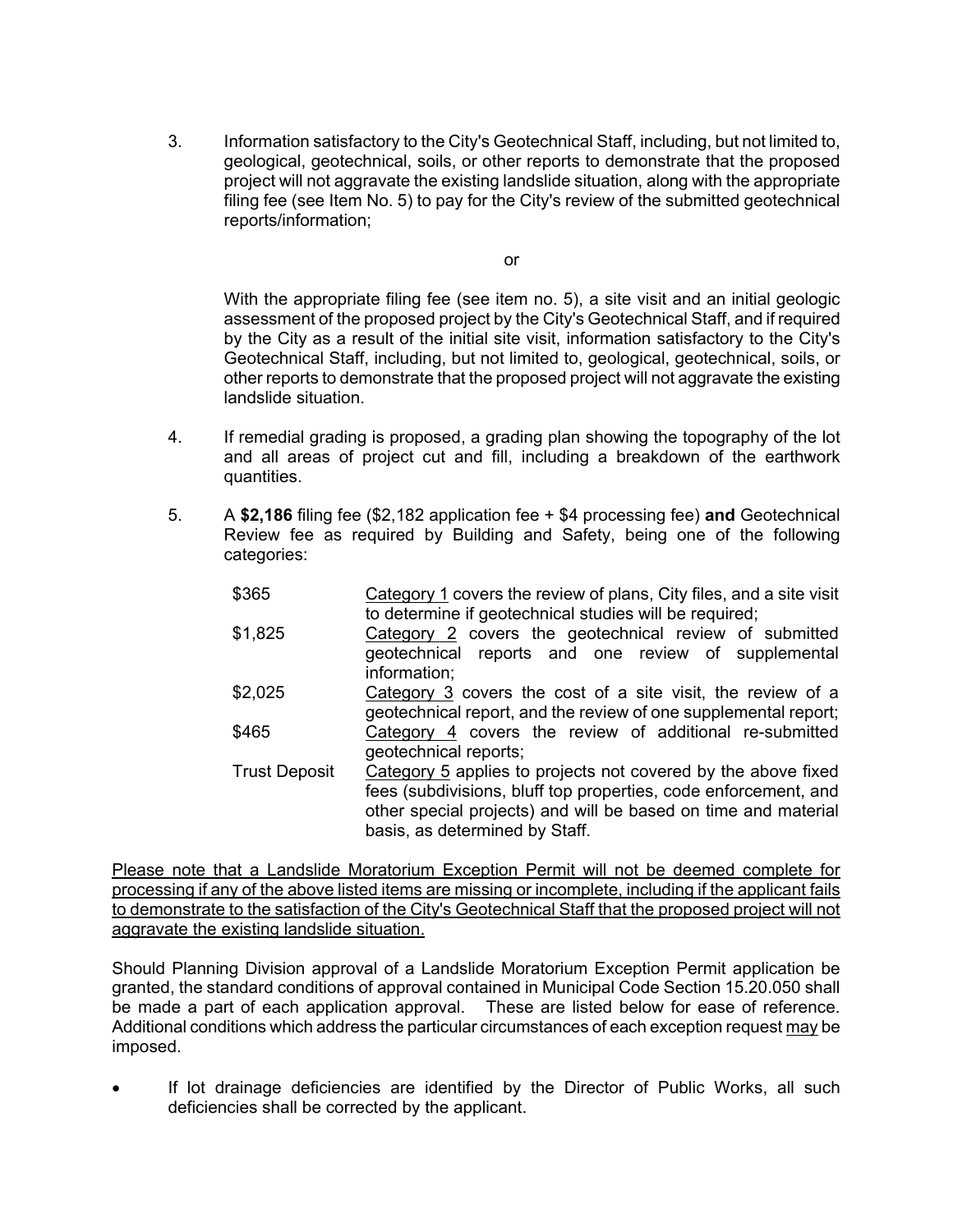- If the project involves additional plumbing fixtures, or additions of habitable space which exceed 200 square feet, or could be used as a new bedroom, bathroom, laundry room or kitchen, and if the lot or parcel is not served by sanitary sewers, septic systems shall be replaced with approved holding tank systems in which to dispose of on-site waste water. The capacity of the required holding tank system shall be subject to the review and approval of the City's Building Official. For the purposes of this subsection, the addition of a sink to an existing bathroom, kitchen, or laundry room shall not be construed to be an additional plumbing fixture. For those projects which involve additions of less than 200 square feet in total area and which are not to be used as a new bedroom, bathroom, laundry room or kitchen, the applicant shall submit for recordation a covenant specifically agreeing that the addition of the habitable space will not be used for those purposes. Such covenant shall be submitted to the Director for recordation prior to the issuance of a Building Permit.
- Roof runoff from all buildings and structures on the site shall be contained and directed to the streets or an approved drainage course.
- If required by the City's Geotechnical Staff, the applicant shall submit a soils report, and/or a geotechnical report, for the review and approval of the City's Geotechnical Staff.

The applicant shall submit for recordation the following "covenant and agreements" prior to submittal of plans to the Building and Safety Division for issuance of a building or grading permit:

- A hold harmless agreement satisfactory to the City Attorney promising to defend, indemnify, and hold the City harmless from any claims or damages resulting from the requested project. Such agreement shall be submitted to the Director prior to the issuance of a building permit.
- If the lot or parcel is not served by sanitary sewers, the applicant shall submit for recordation a covenant agreeing to support and participate in existing or future sewer and/or storm drain assessment districts and any other geological and geotechnical hazard abatement measures required by the City. Such covenant shall be submitted to the Director prior to the issuance of a building permit.
- If the lot or parcel is not served by sanitary sewers, the applicant shall submit for recordation a covenant agreeing to an irrevocable offer to dedicate to the City a sewer and storm drain easement on the subject property, as well as any other easement required by the City to mitigate landslide conditions. Such covenant shall be submitted to the Director prior to the issuance of a building permit.
- If the lot or parcel is served by a sanitary sewer system, the sewer lateral that serves the applicant's property shall be inspected to verify that there are no cracks, breaks or leaks and, if such deficiencies are present, the sewer lateral shall be repaired or reconstructed to eliminate them, prior to the issuance of a building permit for the project that is being approved pursuant to the issuance of the moratorium exception permit.
- All landscaping irrigation systems shall be part of a water management system approved by the Director of Public Works. Irrigation for landscaping shall be permitted only as necessary to maintain the yard and garden.
- The applicant shall submit for recordation a covenant agreeing to construct the project strictly in accordance with the approved plans; and agreeing to prohibit further projects on the subject site without first filing an application with the director pursuant to the terms of